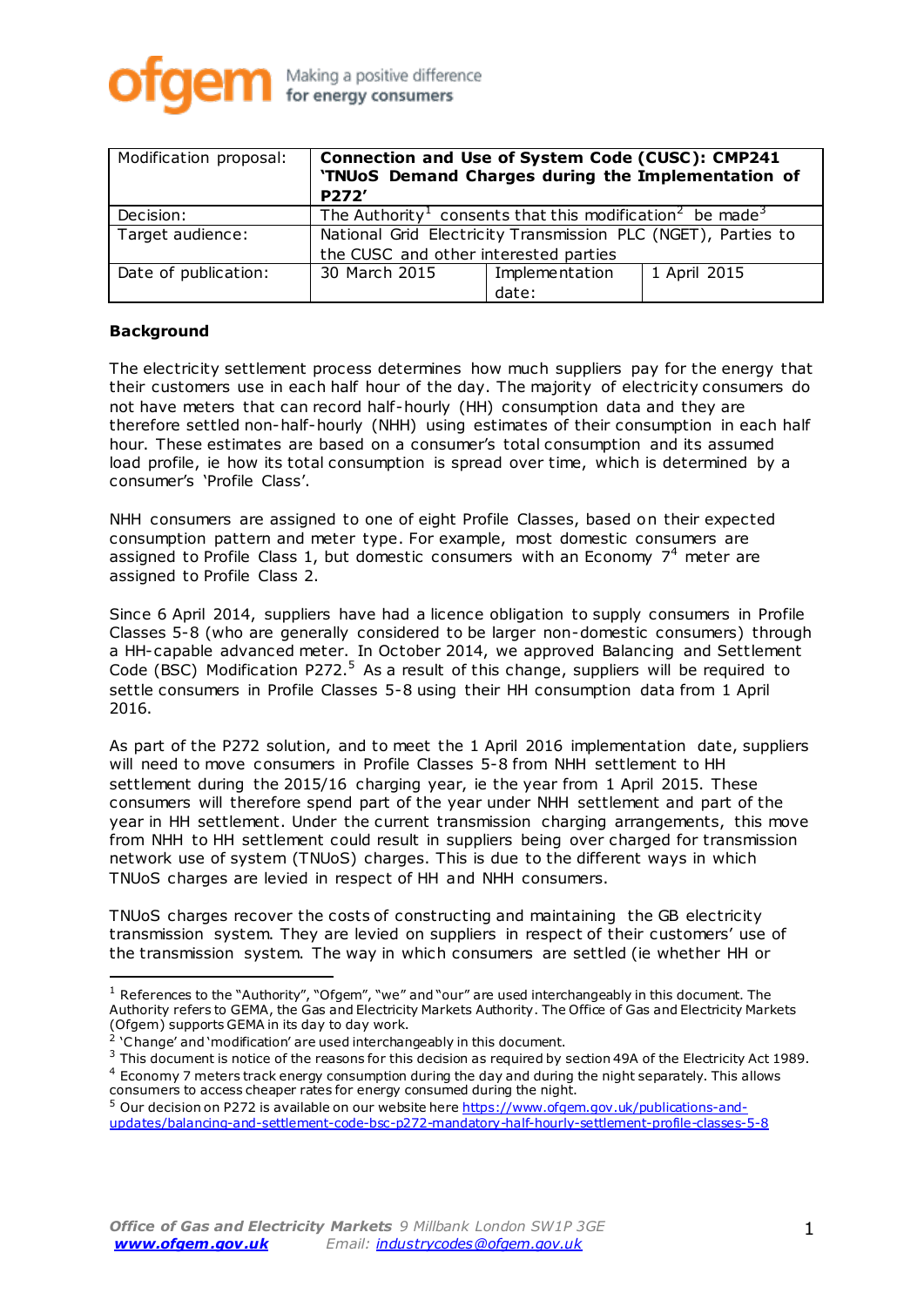## Making a positive difference for energy consumers

NHH) determines the way in which TNUoS charges are calculated. For NHH consumers, charges are based on use of the network each day between 16:00 and 19:00. However, for HH consumers, TNUoS charges are based on average use of the network at 'Triad', the three points of peak demand during the charging year. These normally occur in the latter half of the charging year. So, under the current charging arrangements, if a consumer moves from NHH to HH settlement before Triad, its supplier will be subject to a full year's HH TNUoS charge, but will also receive a NHH TNUoS charge for the part of the year in which the consumer was NHH metered.<sup>6</sup>

Suppliers are required to provide demand forecasts to National Grid Electricity Transmission (NGET). The TNUoS charges levied by NGET on them are based on these forecasts and invoiced throughout the charging year. The difference in charges between actual and forecast demand is subject to interest and also affects the amount of credit that a supplier needs to put in place for the following charging year. So, if suppliers are unable to provide accurate forecasts, this can increase their costs which will in turn be passed on to consumers.

On 20 March 2015, we received a request from the BSC Panel to delay implementation of P272 until 1 April 2017. We expect to make a decision on this request soon.

### **The modification proposal**

l

NGET proposed CMP241 on 23 February 2015. CMP241 proposes that, from 1 April 2015:

- where Profile Class 5-8 consumers move from NHH to HH settlement during a charging year that begins before P272 is implemented, they are treated as NHH for TNUoS charging purposes for that full charging year;
- where Profile Class 5-8 consumers have moved from NHH to HH settlement prior to the start of a charging year that begins before P272 is implemented, the associated supplier may choose whether they are treated as HH or NHH for TNUoS charging purposes for that charging year.

For example, if P272 is implemented as planned on 1 April 2016, where a customer has moved to HH settlement during the 2015/16 charging year, it will be treated as NHH for TNUoS charging purposes for that whole year. Where a customer has moved to HH settlement prior to the 2015/16 charging year (ie before 1 April 2015), the associated supplier can choose for that customer to be treated as NHH or HH for TNUoS charging purposes during the 2015/16 charging year.

If we were to agree to delay P272 as requested by the BSC Panel the same arrangements will apply for any future charging year that begins prior to the implementation of P272. Customers that move during that year will be treated as NHH for TNUoS charging purposes for that whole year. Where customers have moved prior to the start of that charging year, suppliers can choose for them to be treated as either NHH or HH.

CMP241 seeks to avoid suppliers being overcharged by receiving a part year's NHH TNUoS charge and a full year's HH TNUoS charge for a given customer and, therefore, such charges being passed on to consumers.

 $6$  This is currently the case if a customer was to move from NHH to HH settlement, but timing of the move is more easily controlled than under P272. P272 requires a large number of customers to be moved in a year, hence the increased likelihood TNUoS impact.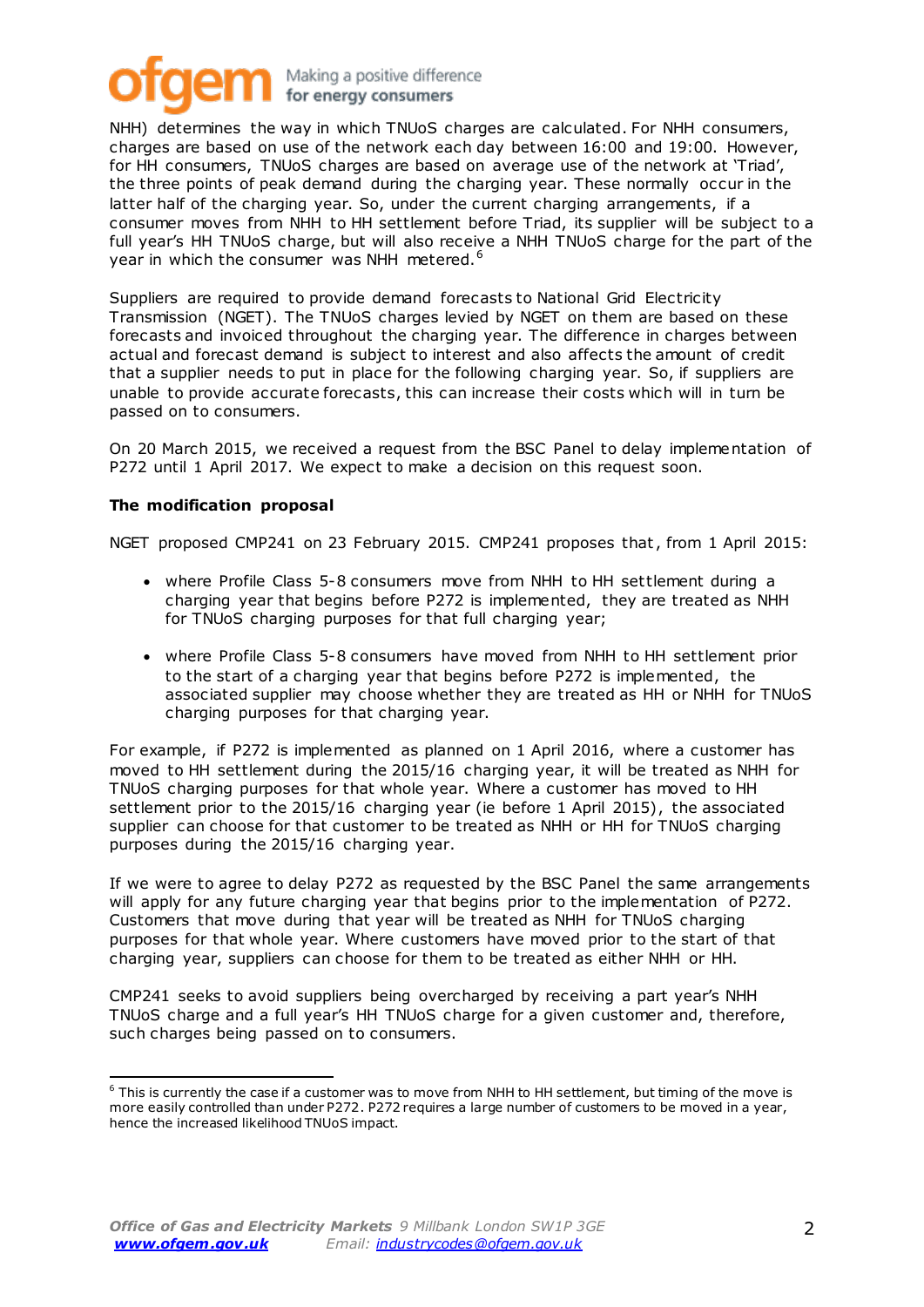## Making a positive difference for energy consumers

CMP241 also seeks to remove uncertainty about TNUoS liabilities for suppliers. Suppliers need to know how different classes of consumers will be treated from a charging perspective to provide accurate forecasts to NGET and reflect these charges in their commercial positions accurately. Inaccurate forecasts will impact on suppliers' charges, cash flows and future liabilities and securities.

Following a request from NGET, and on the recommendation of the CUSC Panel, we agreed to grant urgent treatment for consideration of the proposal.<sup>7</sup> We set out that we agreed that this issue needs to be addressed urgently, to give consumers and suppliers certainty over TNUoS charges prior to the implementation of P272. It is important that any change is implemented as soon as possible to give suppliers and customers more certainty in respect of the TNUoS charges they will face in the 2015/16 charging year. A workgroup assessed and consulted on CMP241 in line with the urgent timetable proposed by NGET in their request for urgency to which we agreed.

## **CUSC Panel<sup>8</sup> recommendation**

The CUSC Panel considered the draft Final Modification Report for CMP241 at its meeting on 23 March 2015. The Panel voted unanimously that the proposal better facilitates the relevant CUSC charging objectives. Five Panel members considered that the proposal better facilitates objectives (a), (b) and (c) and is neutral against objective (d). Three Panel members considered that the proposal better facilitates objectives (a) and (b) and is neutral against objectives (c) and (d). The views of Panel members are set out in full in the Final Modification Report (FMR).

### **Our decision**

 $\overline{a}$ 

We have considered the issues raised by the modification proposal and the FMR dated 25 March 2015. We have considered and taken into account the responses to the workgroup and Code Administrator consultations on the modification proposal and the views of Panel members which appear in the FMR.<sup>9</sup> We have concluded that:

- 1. implementation of the modification proposal will better facilitate the achievement of the relevant CUSC charging objectives<sup>10</sup>; and
- 2. directing that the modification be made is consistent with our principal objective and statutory duties.  $^{11}$

### **Reasons for our decision**

In our view, CMP241 prevents overcharging of suppliers and customers and also provides certainty for suppliers and customers in respect of their TNUoS liabilities prior to the implementation of P272. Both factors should reduce uncertainty and risk for suppliers and

 $7$  Our 27 February decision agreeing to urgent treatment is available here:

<http://www2.nationalgrid.com/UK/Industry-information/Electricity-codes/CUSC/Modifications/CMP241/> The CUSC Panel is established and constituted from time to time pursuant to and in accordance with the section 8 of the CUSC.

<sup>&</sup>lt;sup>9</sup> CUSC modification proposals, modification reports and representations can be viewed on NGET's website at <http://www.nationalgrid.com/uk/Electricity/Codes/systemcode/amendments/>

 $^{10}$  As set out in Standard Condition C5(5) of NGET's Transmission Licence, see: [https://epr.ofgem.gov.uk//Content/Documents/Electricity%20transmission%20full%20set%20of%20consolidat](https://epr.ofgem.gov.uk/Content/Documents/Electricity%20transmission%20full%20set%20of%20consolidated%20standard%20licence%20conditions%20-%20Current%20Version.pdf) [ed%20standard%20licence%20conditions%20-%20Current%20Version.](https://epr.ofgem.gov.uk/Content/Documents/Electricity%20transmission%20full%20set%20of%20consolidated%20standard%20licence%20conditions%20-%20Current%20Version.pdf)pdf

 $11$  The Authority's statutory duties are wider than matters which the Panel must take into consideration and are detailed mainly in the Electricity Act 1989 as amended.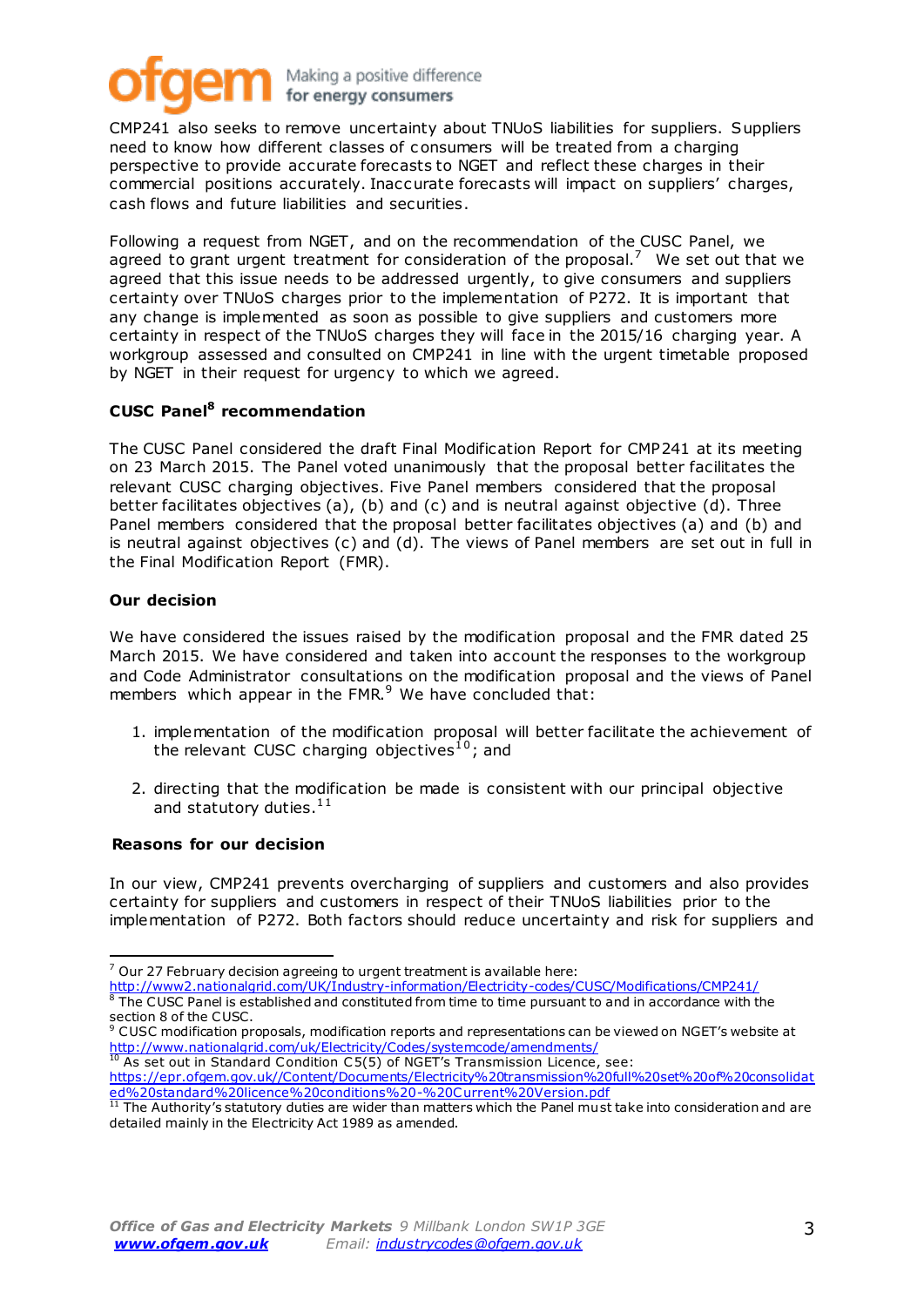# Making a positive difference for energy consumers

consumers. For these reasons, we consider that CMP241 better facilitates relevant CUSC charging objectives (a), (b) and (c). We consider that CMP241 is neutral in respect of relevant CUSC charging objective (d).

#### *Objective (a) 'that compliance with the use of system charging methodology facilitates effective competition in the generation and supply of electricity and (so far as is consistent therewith) facilitates competition in the sale, distribution and purchase of electricity'*

CMP241 will reduce uncertainty for suppliers and their customers in relation to their TNUoS charges prior to the implementation of P272. Suppliers will know in advance how their customers will be charged such that they can provide accurate forecasts to NGET and their customers. Inaccurate forecasts will impact on suppliers' charges, c ash flows and future liabilities and securities. CMP241 will also prevent overcharging of suppliers and customers. This overcharging was not assumed when the 2015/16 TNUoS tariffs were finalised. Therefore, there is an increased risk that overcharging may also lead to over recovery of TNUoS revenue in 2015/16 (although we recognise there are other relevant factors that will influence levels of recovery in any given charging year). This over recovery will also feed through to tariffs for 2017/18 leading to increased tariff volatility.

All these factors should reduce uncertainty and risk for suppliers and consumers and, therefore, better facilitate effective competition in the supply of electricity.

#### *Objective (b) 'that compliance with the use of system charging methodology results in charges which reflect, as far as is reasonably practicable, the costs (excluding any payments between transmission licensees which are made under and in accordance with the STC) incurred by transmission licensees in their transmission businesses and which are compatible with standard condition C26 (Requirements of a connect and manage connection)'*

In our view, treating consumers as NHH and HH in a single charging year for the purposes of TNUoS charging will result in charges that are not cost reflective, and in particular in potential overcharging. It is estimated that if all metering systems affected by P272 moved across at the end of October 2015, TNUoS demand liabilities for 2015/16 will increase by approximately  $E70$ m without CMP241.<sup>12</sup> By preventing this, CMP241 will result in charges that better reflect the costs incurred by transmission licensees in their transmission businesses.

#### *Objective (c) 'that, so far as is consistent with sub-paragraphs (a) and (b), the use of system charging methodology, as far as is reasonably practicable, properly takes account of the developments in transmission licensees' transmission businesses'*

CMP241 provides clarity in respect of TNUoS charging during the implementation of P272. CMP241 also seeks to avoid over recovery of TNUoS charges by NGE. We therefore consider that CMP241 properly takes account of a development in NGET's business as System Operator with responsibility for administering transmission charges, ie the move from NHH settlement to HH settlement of customers in profile classes 5-8.

l

<sup>&</sup>lt;sup>12</sup> This is a high estimate based on historical average demand per month and NHH/HH demand being as forecast when finalising TNUoS demand tariffs for 2015/16. The transfer is evenly spread across the year and it is estimated that the total liabilities could increase by around £40m.